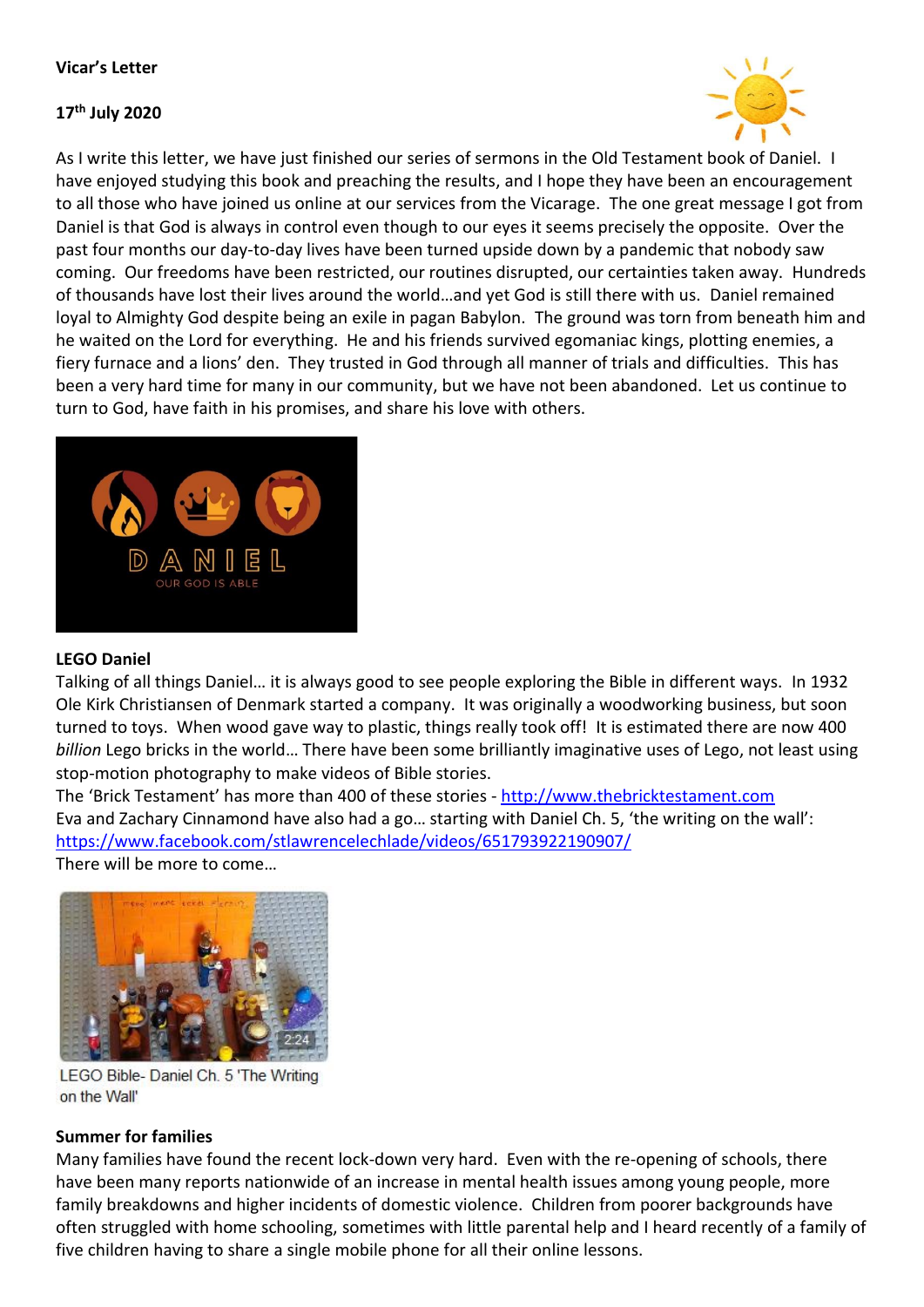The 'Young Minds Matter' website details the help available- please do pass on the details: <https://youngminds.org.uk/media/3522/young-minds-young-minds-matter.pdf> This poster for the summer is also very useful: [https://www.facebook.com/stlawrencelechlade/photos/a.1617933611757357/2608600026024039/?type](https://www.facebook.com/stlawrencelechlade/photos/a.1617933611757357/2608600026024039/?type=3&theater) [=3&theater](https://www.facebook.com/stlawrencelechlade/photos/a.1617933611757357/2608600026024039/?type=3&theater)



# **Christian summer activities**

Sadly, we had to take the decision not to have a holiday club this summer due to the ongoing restrictions, which simply made it impossible. But there are other events happening online this summer which families and young people might really enjoy. Pass on the details to family, grandchildren, godchildren, neighbours!

*Scripture Union* (SU) camps and missions, online. Free, but you do need to register: <https://content.scriptureunion.org.uk/summeronline>

*Virtual Keswick convention* (27-31 July). A full programme of teaching, worship, seminars and fellowship from this long-running Christian convention. Christopher Ash will be giving the main talks on the theme of hope in the Psalms. There is also an excellent youth programme planned with specially recorded music, songs, teaching and fun games:

-Virtual 'Keswick 4 Kids' (3-11s) - <https://vkc.keswickministries.org/playlist/keswick-4-kids/> -Virtual 'Keswick Youth' (11-18s) - <https://vkc.keswickministries.org/playlist/keswick-youth/> -Virtual 'Count Everyone In' for those with learning difficulties <https://vkc.keswickministries.org/playlist/count-everyone-in/>

# *Also:*

-Christian Youth Enterprises - <https://cye.org.uk/>

-'Ventures', organised by CPAS (Church Pastoral Aid Society) - [https://www.ventures.org.uk/venture](https://www.ventures.org.uk/venture-holidays/virtual-ventures/)[holidays/virtual-ventures/](https://www.ventures.org.uk/venture-holidays/virtual-ventures/)

-'Adventure Plus' activity centre based in nearby Clanfield - <https://www.adventureplus.org.uk/>

-'The Beach Team' (UBM- United Beach Missions) - <https://www.thebeachteam.org/>

'Faithinkids', a great website full of resources for parents and kids- talks, activities, discussions, videos, podcasts. Especially good for things to do together as families:<https://faithinkids.org/>